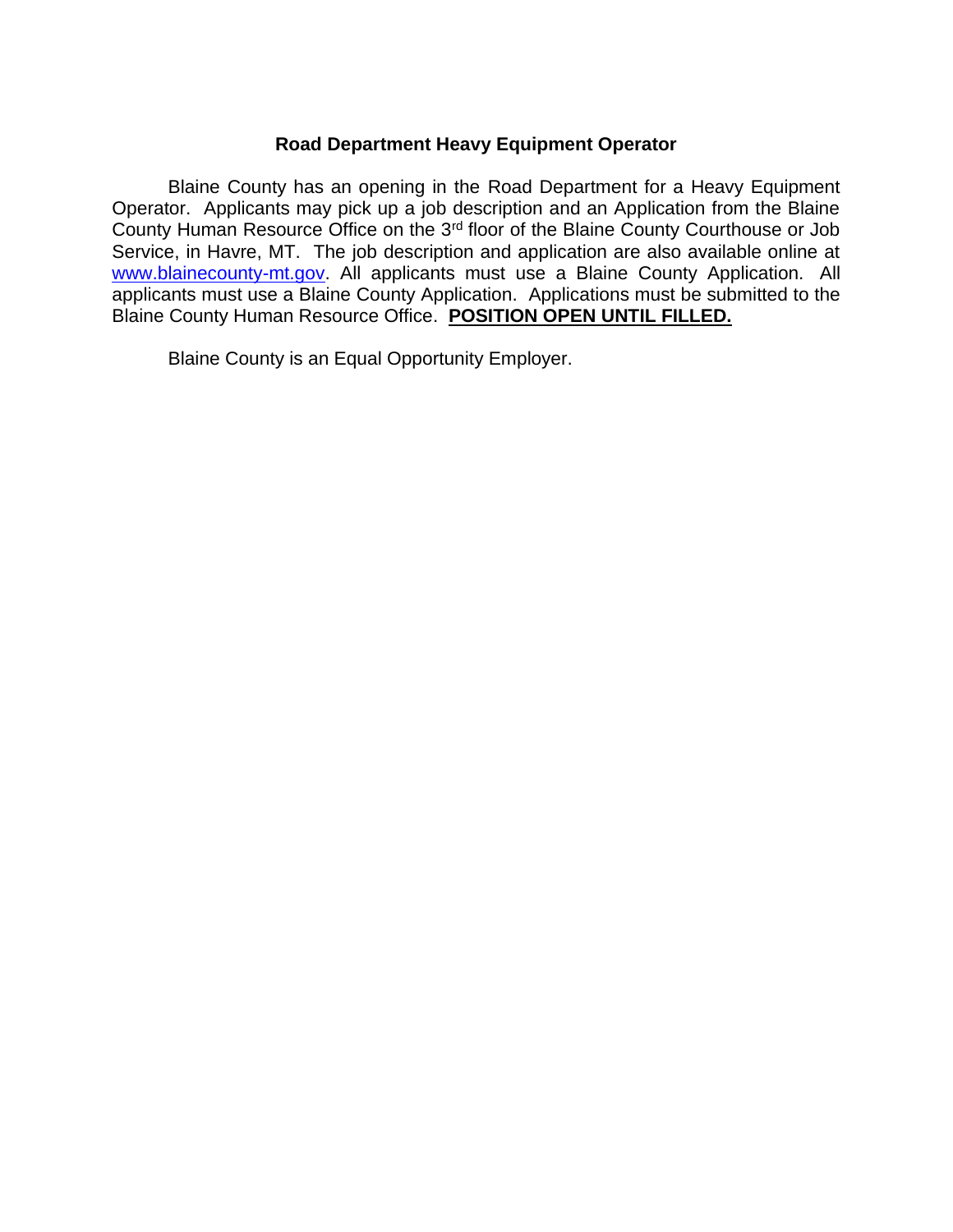## **BLAINE COUNTY POSITION DESCRIPTION**

| <b>Heavy Equipment Operator</b> |
|---------------------------------|

**DEPARTMENT:** Road Department

**ACCOUNTABLE TO:** Road & Bridge Supervisor

#### **SUMMARY OF WORK:**

Employee will operate heavy equipment and/or trucks. Employee will be responsible for general maintenance of equipment, including complete service of all equipment. Employee may be responsible for basic repair of equipment. Employees may be required to perform other kinds of jobs/work at the discretion of the Road & Bridge Supervisor.

#### **JOB CHARACTERISTICS:**

**Nature of work:** Work includes manual labor to operating heavy equipment.

Work week is 40 hours per week. At times, work may occur in adverse weather conditions including heat and cold. Limited overtime may be necessary to complete some projects. All overtime is up to the supervisor.

**Personal Contacts:** Daily contact with Road & Bridge Supervisor, other employees, and the public.

**Supervision Received:** Supervision from the Road & Bridge Supervisor in the form of frequent contact by face to face or telephone as needed.

#### **JOB REQUIREMENTS:**

**Knowledge:** This position requires advanced knowledge of roadway construction and heavy equipment used. Employee will have considerable knowledge of hazards, safety practices, signing, safety of work zone areas, snow removal practices and procedures, equipment maintenance and repair.

**Skills:** This position requires skills in operating heavy equipment to build and maintain county roads. The position requires some heavy lifting, 50 pounds or more.

#### **EDUCATION AND EXPERIENCE:**

The above knowledge, skills, and abilities are typically acquired through a combination of education and experience equivalent to a High School Diploma. Employee must possess valid State of Montana driver's license with Commercial Endorsement, Type 2, Class A, or be able to obtain such a license within 90 days of employment. Must be able to pass substance abuse testing, both pre-employment and random.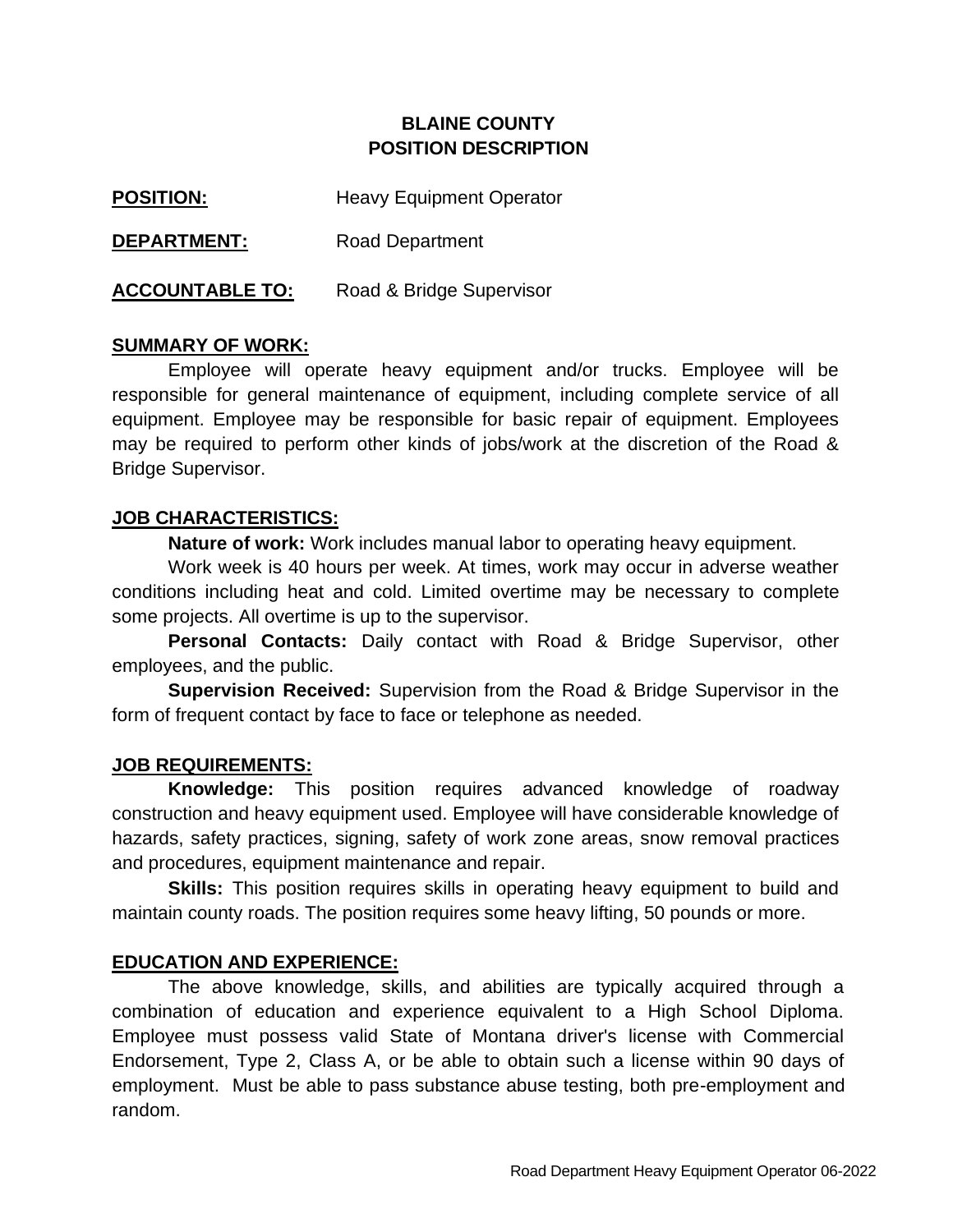# **JOB PERFORMANCE STANDARDS:**

Evaluation of this position will be based primarily upon performance of the preceding requirements and duties. Examples of job performance criteria include, but are not limited to, the following:

- Performs assigned duties
- Competently operates heavy equipment
- Responds in a timely manner to orders
- Maintains accurate and timely daily records
- Deals tactfully and courteously with the public
- Observes work hours
- Demonstrates punctuality
- Establishes and maintains effective working relationships with supervisor, fellow employees, and the public

## **WORKING CONDITIONS:**

- Moderate walking, standing, climbing, lifting heavy objects at times, carrying, stooping bending, kneeling, and reaching.
- Be able to lift a minimum of 75 pounds.
- Work in different weather conditions; hot and cold inside and outside, with bugs and in rain, snow, sleet, or the wind.
- Frequent exposure to exhaust fumes, welding fumes, gas, and diesel fumes.
- Be around moving vehicles and heavy machinery.